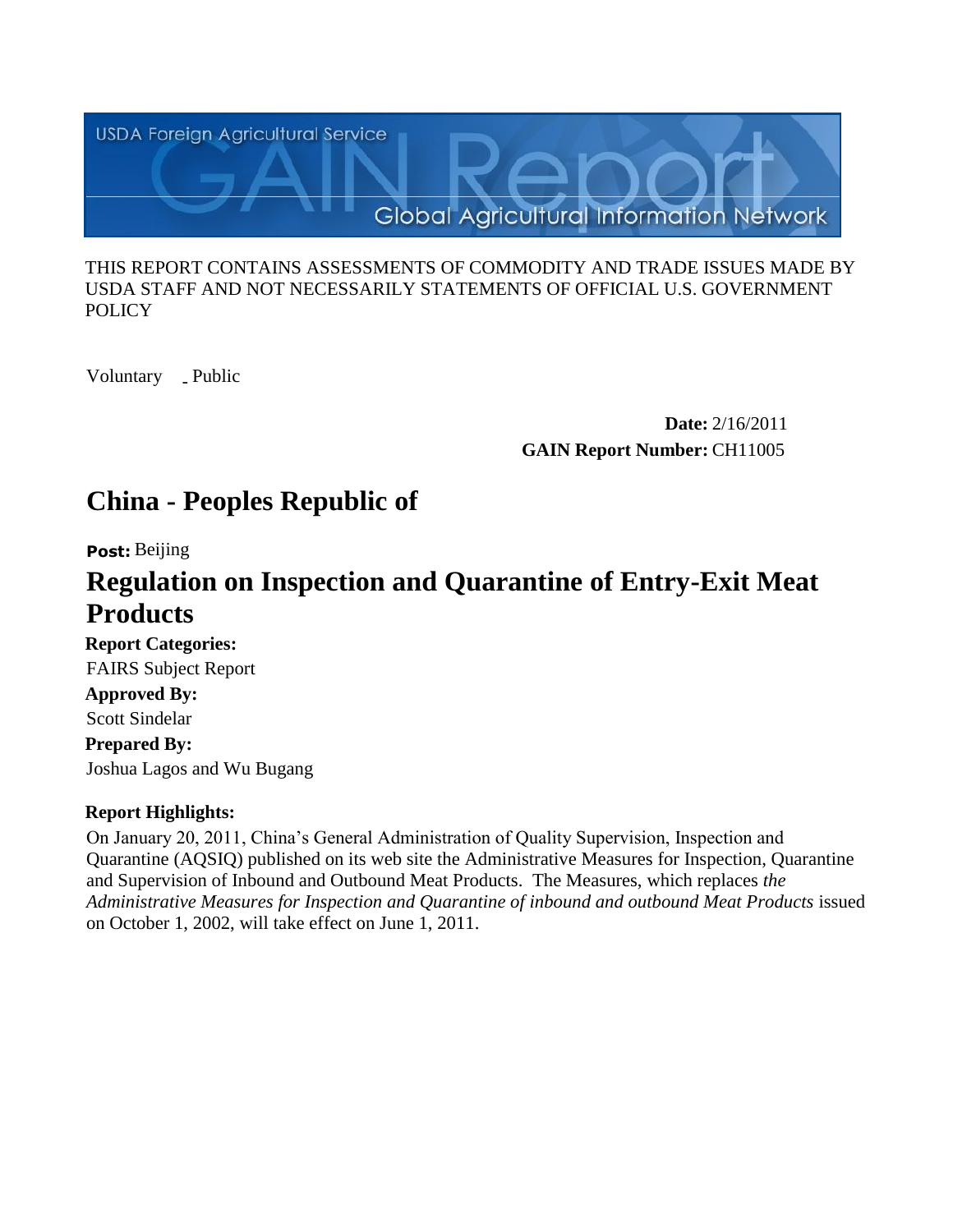#### **Executive Summary:**

On January 20, 2011, China's General Administration of Quality Supervision, Inspection and Quarantine (AQSIQ) published on its web site *the Administrative Measures for Inspection, Quarantine and Supervision of inbound and outbound Meat Products*. The Measures, which replaces the existing *Administrative Measures for Inspection and Quarantine of inbound and outbound Meat Products* issued on October 1, 2002, will come into force on June 1, 2011.

A draft version of the Measures was notified to the WTO on April 21, 2010 as G/SPS/N/CHN/207. These Measures establish the requirements of inspection, quarantine and supervision on import and export meat products. This report is an informal translation of the document.

#### **General Information: BEGIN TRANSLATION**

### **Administrative Measures for Inspection, Quarantine and Supervision of inbound and outbound Meat Products**

### **Chapter I: General Provisions**

Article 1 [Purpose and Basis] For the purposes of reinforcing the inspection, quarantine and supervision of inbound and outbound Meat Products, ensuring the quality safety of inbound and outbound Meat Products, preventing epidemic diseases of animals from spreading into or out of the territory of the People's Republic of China ("China" or the "Territory"), and protecting production safety of agriculture and animal husbandry as well as human health in accordance with the *Law of the People's Republic of China on Import and Export Commodity Inspection* and the regulations for implementation thereof, the *Law of the People's Republic of China on the Entry and Exit Animal and Plant Quarantine* and the regulations for implementation thereof, the *Frontier Health and Quarantine Law of the People's Republic of China* and the detailed rules for implementation thereof, the *Food Safety Law of the People's Republic of China* and the regulations for implementation thereof, the *Special Rules of the State Council on Strengthening the Supervision and Management of the Safety of Food and Other Products* and other relevant laws and regulations.

Article 2 [Scope of Application] These Measures shall apply to inspection, quarantine and supervision of inbound and outbound Meat Products.

Article 3 [Definition of Meat Product] For the purpose of these Measures, "Meat Product" refers to any part of a slaughtered animal that is edible for humans, including the body, viscera, byproducts and products made thereof (excluding canned products).

Article 4 [Division of Duties] The General Administration of Quality Supervision, Inspection and Quarantine of the People's Republic of China ("AQSIQ") is the competent authority for nationwide inspection, quarantine and supervision of inbound and outbound Meat Products.

Local entry-exit inspection and quarantine offices ("Local Offices") of AQSIQ shall take charge of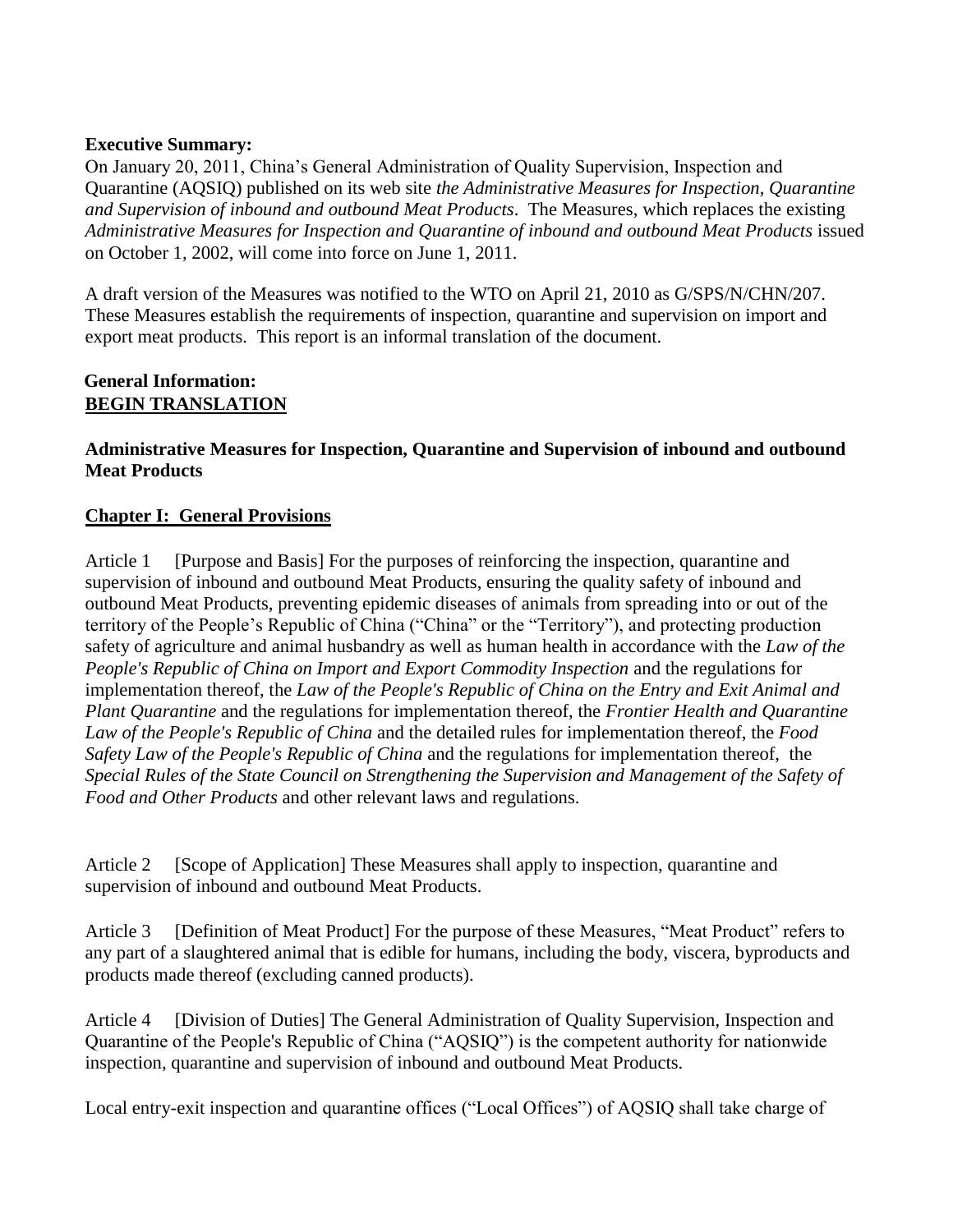inspection, quarantine and supervision of inbound and outbound Meat Products under their respective purview.

Article 5 examination of inbound and outbound Meat Products in accordance with laws and apply credibility [Management Mode] Local Offices shall conduct inspection, quarantine and random management and classified management to enterprises that manufacture or process inbound and outbound Meat Products ("Manufacturers") in line with regulatory needs.

Article 6 [Responsibility of Manufacturers] Manufacturers of Inbound and Outbound Meat Products shall carry out production and operation activities in accordance with relevant laws, regulations and standards, perform social and public responsibility, ensure quality safety of Meat Products and accept community supervision.

# **Chapter II: Entry Inspection and Quarantine**

Article 7 Inbound Meat Products shall comply with the laws, regulations and national food safety standards of China, inspection and quarantine requirements set out in relevant agreements, protocols and memorandums made between China and the countries or regions of origin as well as quarantine requirements set out in trade contracts.

The consignees of any imported Meat Product for which the national food safety standard is not available shall submit to the Local Office the documentary evidence of permission issued by the health administration department of the State Council.

Article 8 [Risk Analysis] AQSIQ shall lay down and publish the inspection and quarantine requirements of China on inbound Meat Products in accordance with the laws, regulations and national food safety standards of China and in line with the epidemic situation and diseases of domestic and overseas Meat Products as well as the risk analysis results of toxic and hazardous substances, taking into account the assessment of effectiveness of quality safety management systems of countries or regions that export Meat Products to China, or enter into inspection and quarantine agreements with countries or regions that export Meat Products to China to define inspection and quarantine agreements and relevant certificates required.

Article 9 [Registration of Exporters, Agents and Overseas Manufacturers] AQSIQ shall maintain a registry of exporters or agents that export Meat Products to China and regularly publish the list of registered exporters and agents.

Registration of Overseas Manufacturers of inbound Meat Products shall be managed in accordance with relevant requirements of the General Administration.

 Article 10 [Registration of Consignees] Local Offices shall maintain a registry of consignees of inbound Meat Products. Unregistered consignees shall not be allowed to go through entry formalities of Meat Products.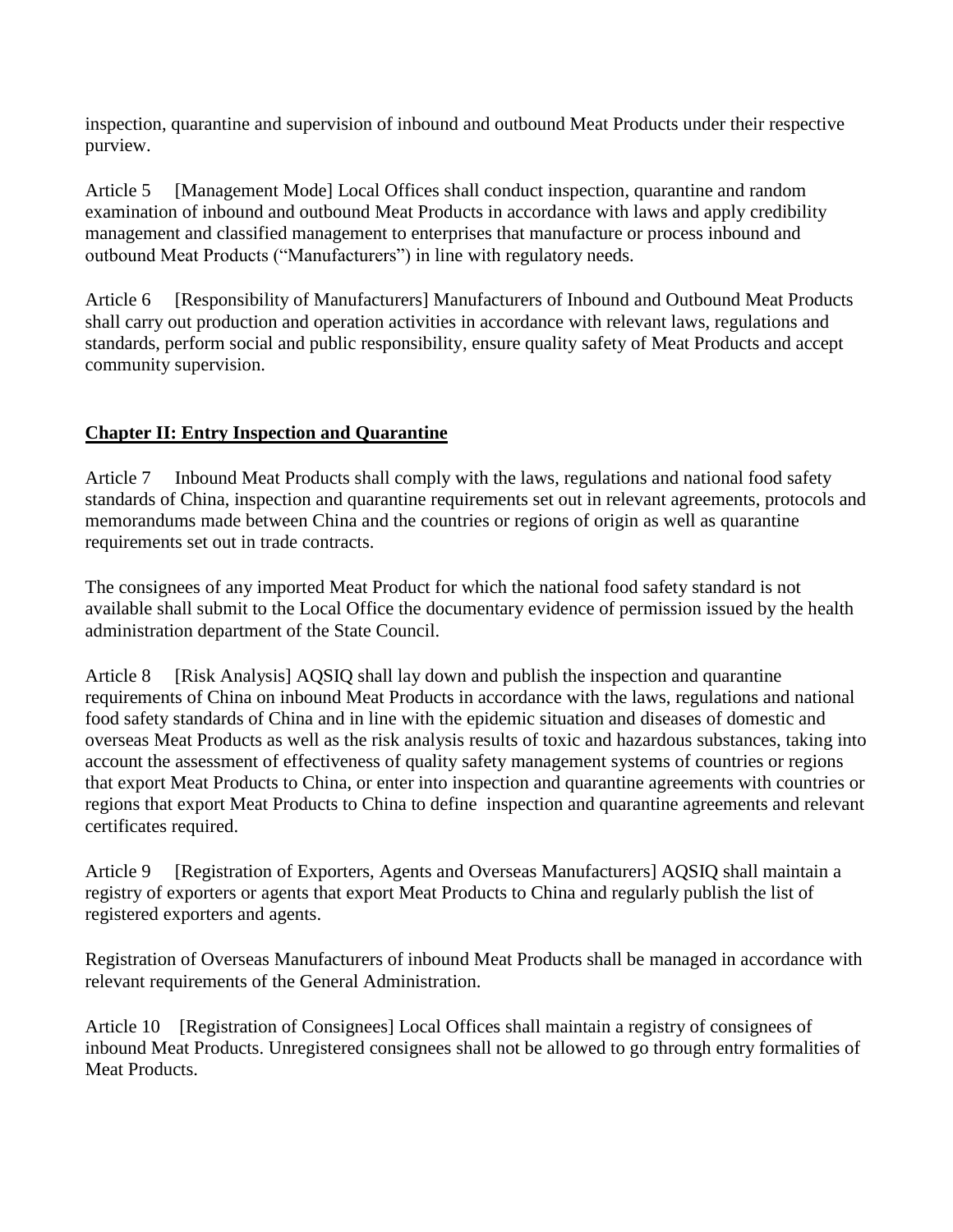Article 11 [Import and Distribution Records] Consignees of inbound Meat Products shall maintain entry and distribution records of such Meat Products. Records shall be true and retained for at least two years.

Article 12 [Quarantine Approval and Pre-clearance] AQSIQ shall establish and maintain a quarantine approval system for inbound Meat Products. Consignees of inbound Meat Products shall go through the quarantine approval formalities and obtain the inbound animal and plant quarantine permit prior to entering into the trade contract.

AQSIQ may assign personnel to the countries or regions of origin as necessary for pre-clearance of inbound Meat Products in accordance with relevant provisions.

Article 13 [Point of Entry] Inbound Meat Products shall enter the Territory through the point of entry designated by the General Administration.

The Local Office at the point of entry shall be equipped with equipment, facilities and specialists for onsite examination and laboratory inspection and quarantine of inbound Meat Products.

Inbound meat products shall be stored in cold storages facilities or other places authorized by Local (CIQ) Offices and recorded by AQSIQ. The point of entry for meat products shall be equipped with cold storage facilities that are suitable for the quantity of inbound meat products. Cold storage facilities shall meet inspection and quarantine requirements on cold storage of inbound meat products.

Article 14 [Packaging Requirements on Inbound Fresh and Frozen Meat Products] Inbound fresh and frozen Meat Products shall meet the following requirements:

 (1) Inner and outer packaging shall be made of nontoxic and non-hazardous materials, complete and free of any damage;

 (2) Inner and outer packaging shall indicate the country of origin, name of product, registration number of manufacturer, and product batch number;

 (3) Outer packaging shall indicate the specifications, place of origin (prefecture or province or municipality), place of destination (the People's Republic of China), date of manufacture, shelf life and storage temperature in Chinese language and bear the official inspection and quarantine marks of the country of origin.

Article 15 [Request for Entry Inspection] Upon or before entry of inbound Meat Products, the consignee or its agent shall file a request for inspection with the Local Office at the point of entry by submitting inbound animal and plant quarantine permit, the original of relevant certificate issued by the competent authority of the country or region of origin, trade contract, bill of lading, packing list and invoice.

The official inspection and quarantine certificate issued by the country or region of origin that accompanies inbound Meat Products shall meet relevant requirements on the General Administration.

Article 16 [Acceptance of Request for Inspection] The Local Office shall review relevant documents submitted by the consignee or its agent, and, if such documents are found compliant, accept the request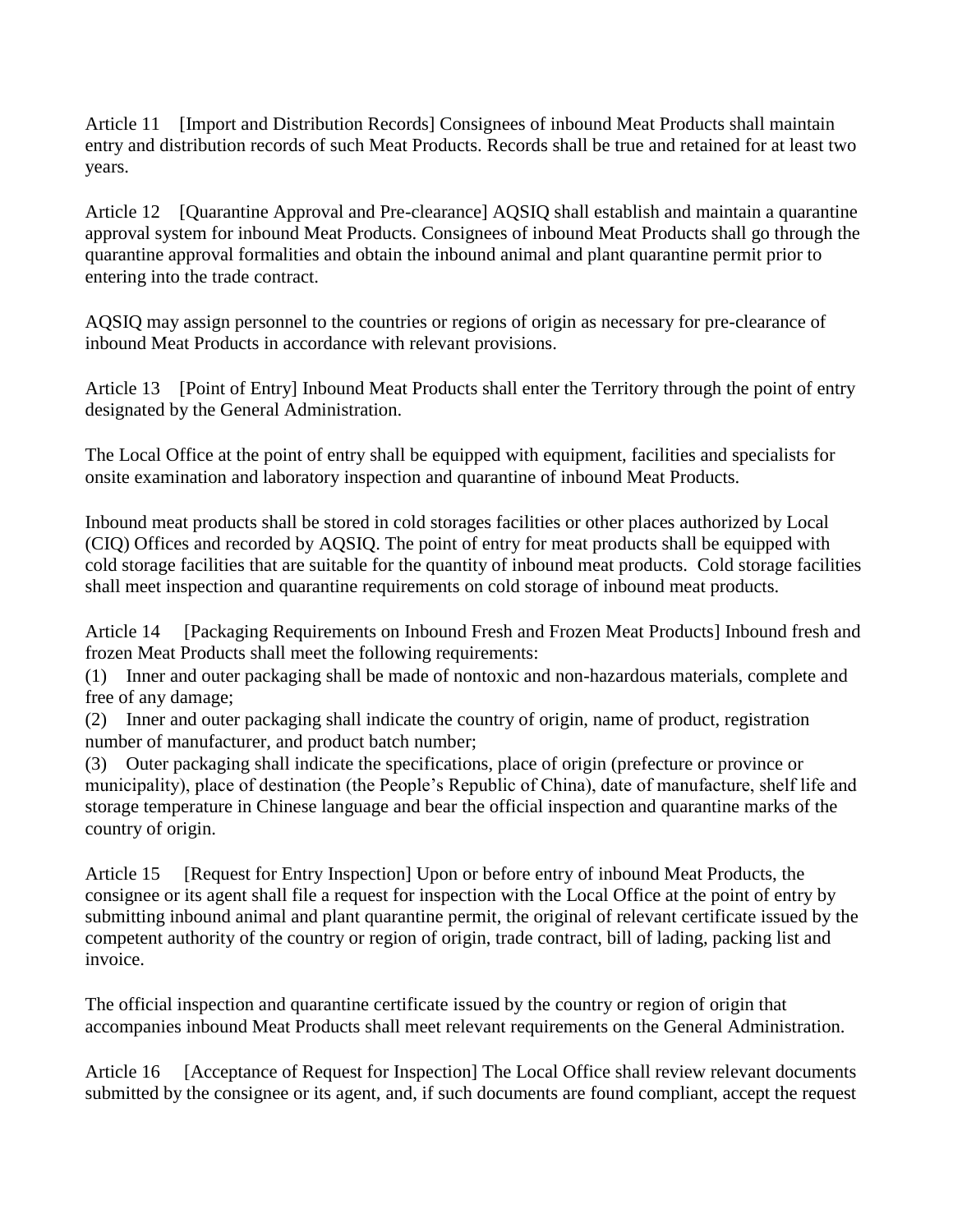for inspection, clear the quarantine-approved quantity and issue the inbound commodity clearance certificate.

Article 17 [Disinfection of Containers for Epidemic Prevention] The transportation vehicles and containers for shipment of inbound Meat Products shall be disinfected for epidemic prevention under the oversight of the Local Office at the point of entry. Inbound Meat Products shall not be unloaded from transportation vehicles or containers without permission by the Local Office.

Article 18 [Onsite Inspection and Quarantine] The Local Office at the point of entry shall conduct onsite inspection and quarantine on inbound Meat Products, including:

 (1) Checking transport vehicles for cleanliness, hygiene and odor, checking temperature control equipment or facilities for proper functioning, and checking temperature records for compliance;

 (2) Checking the commodity and documents for consistency, including container number, seal number, name of commodity, quantity or weight, country or region of origin, name or registration number of manufacturer, date of manufacture, packaging, shipping marks, reference number of the certificate issued by the competent authority of the country or region of origin, identification or seal;

(3) Checking packaging for compliance with applicable national food safety standards;

(4) Checking the label of prepackaged Meat Products for compliance;

 (5) Checking fresh and frozen Meat Products for compliance of freshness, and central temperature; for presence of any pathological changes; and for any visible parasitic cyst, home pest, impurities or any other abnormalities; conducting the boiling or steaming test as necessary.

Article 19 [Designated Place of Storage] Inbound fresh and frozen Meat Products that have been accepted during onsite inspection and quarantine shall be stored at a place designated by the Local Office.

Article 20 [Sample Test] The Local Office shall sample inbound Meat Products as required and test or monitor samples in accordance with relevant standards, monitoring plan and warning notice.

Article 21 [Actions Based on Inspection and Quarantine Results] The Local Office at the point of entry shall take the following actions based the inspection and quarantine results of inbound Meat Products:

 (1) If inspection and quarantine results are compliant, issuing the Inspection and Quarantine Certificate for Inbound Commodities and granting the approval for manufacture, processing, sale and use; the Inspection and Quarantine Certificate for Inbound Commodities shall indicate the container number, batch number, name and registration number of manufacturer, shipping marks and other traceability information of inbound Meat Products; or

 (2) If inspection and quarantine results are non-compliant, issuing the notice of inspection and quarantine actions. Any of the following circumstances shall lead to return or destruction:

 $(i)$ A valid inbound animal and plant quarantine permit is not provided;

 $(ii)$ Relevant certificate issued by the competent authority of the country or region of origin is not provided;

 $(iii)$ The manufacturer of inbound Meat Products is not registered; or

(*iv*) Any non-compliance is found in respect of personal safety, health or environment protection.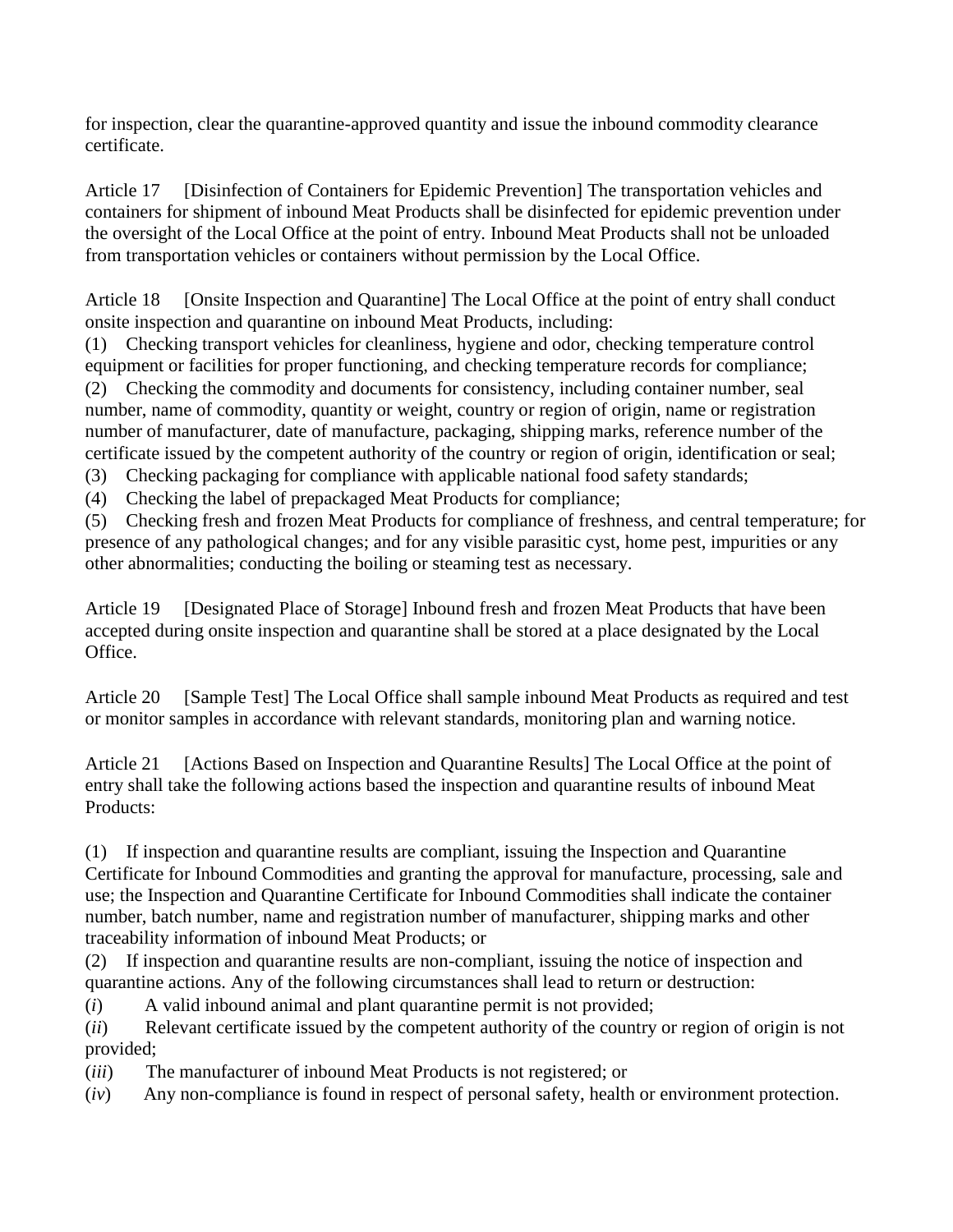(3) In the case of any non-compliance other than in resects of personal safety, health or environmental protection found during inspection and quarantine, technical treatment may be conducted under the oversight of the Local Office and, if compliance is demonstrated after such technical treatment, sale or use may be permitted.

(4) Issuing relevant certificate if any claim for damages is needed.

Article 22 [Transit Pre-clearance] Where the inbound Meat Products whose place of destination is the Chinese mainland are unloaded from the initial ship in Hong Kong or Macao and transshipped by land from Hong Kong or Macao to the Chinese Mainland, or the meat products are unloaded at Hong Kong or Macau ports and reloaded at other ports for destination in mainland China, the consigner shall file a request for transit pre-clearance with the inspection agency designated by the General Administration. Inbound Meat Products shall not be transshipped to the Chinese mainland if they are not submitted for pre-clearance inspection or not pre-cleared.

The designated inspection agency shall conduct pre-clearance inspection pursuant to requirements of AQSIQ and, if pre-clearance is granted, attach a new seal and issue the pre-clearance certificate, which shall be verified by the Local Office at the point of entry when it accepts the request for inspection.

# **Chapter III: Exit Inspection and Quarantine**

Article 23 [Exit Inspection and Quarantine] Outbound Meat Products shall be supervised and random inspected by Local Offices, and shall not be released by the customs until the clearance certificate is issued by Local Offices.

Article 24 [Exit Inspection and Quarantine Requirements] Local Offices shall conduct inspection and quarantine of outbound Meat Products pursuant to the following requirements:

(1) Inspection and quarantine requirements of the country or region of destination;

(2) Inspection and quarantine requirements set out in the inspection and quarantine agreements,

protocols and memorandums made between Chinese government and the country or region of origin;

 (3) Inspection and quarantine requirements set out in laws and regulations of China or imposed by the General Administration;

 (4) Requirements on quality, quantity, weight and packaging imposed by the competent authority of the country or region of origin; and

(5) Inspection and quarantine requirements set out in the trade contract.

Article 25 [Registration of Manufacturers of Outbound Meat Products] Local Offices shall maintain a registry of manufacturers of outbound Meat Products in accordance with provisions on registration of manufacturers of exported food products

Where the country or region of designation imposes any registration requirement on Chinese manufacturers of outbound Meat Products and referral of registered manufacturers is required, relevant provisions of AQSIQ shall apply.

Article 26 [Farm Registration] Animals for the manufacture of outbound Meat Products shall be sourced from farms registered with the Local Office.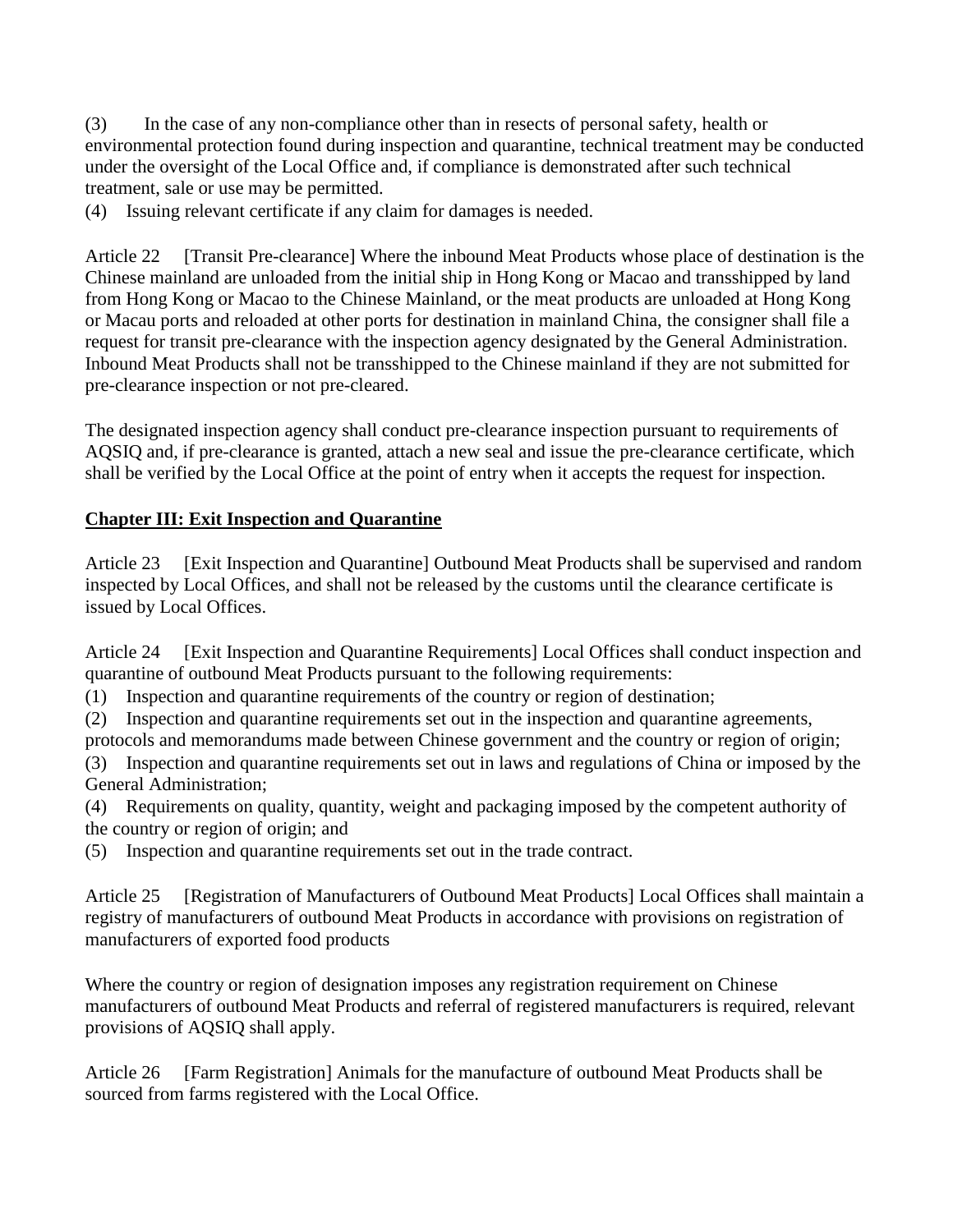Local Offices shall, based on risk analysis, monitor registered farms in respect of epidemic diseases of animals, residual pesticides or veterinary drugs, environment pollutants and other toxic or hazardous substances.

Animals shall not be slaughtered or processed for the manufacture of outbound Meat Products if they are not issued with the quarantine certificate by the local agricultural administration department or that are found non-compliant in respect of epidemic diseases of animals, residual pesticides or veterinary drugs or other toxic or hazardous substances.

Article 27 [Supply Certificate] Registered farms or slaughterhouses of animals for the manufacture of outbound Meat Products shall issue the supply certificate for each batch of raw materials of outbound Meat Products they produce.

Article 28 encompassing raw and auxiliary materials, manufacture, processing, storage, transportation and exit of [Total Process Quality Safety Control System] Manufacturers of outbound Meat Products shall establish an effective and traceable quality safety control system that covers the total process outbound Meat Products.

Manufacturers of outbound Meat Products shall be staffed by full-time or part-time personnel in charge of veterinary hygiene and food safety.

Article 29 [Inspection Records] Manufacturers of outbound Meat Products shall establish and maintain records of incoming material inspection and examine the supply certificate accompanying raw materials. Records of incoming material inspection shall be true and retained for at least two years.

Manufacturers of outbound Meat Products shall establish and maintain records of outgoing inspection, examine the inspection certificate and safety condition of outgoing Meat Products, and accurately record the name, specifications, quantity, date of manufacture, batch number, inspection certificate number, name and contact information of purchaser and date of sale of their Meat Products.

Records of outgoing inspection of Meat Products shall be true and retained for at least two years.

Article 30 shall conduct self-inspection of raw and auxiliary materials of outbound Meat Products or, if they are [Self-inspection and Independent Inspection] Manufacturers of outbound Meat Products not capable of self-inspection, designate a qualified testing agency to conduct an independent inspection and issue a valid test report.

Article 31 [Sample Test] Local Offices shall, based on risk analysis, conduct sample test on outbound Meat Products in respect of pathogenic microbes, residual pesticides or veterinary drugs, environment pollutants or other toxic or hazardous substances, and validate and oversee the quality safety control system throughout the manufacturing process of outbound Meat Products.

Article 32 [Packaging] Packaging materials for outbound Meat Products shall meet food safety standards. The Packaging shall indicate such information as required by the country or region of origin.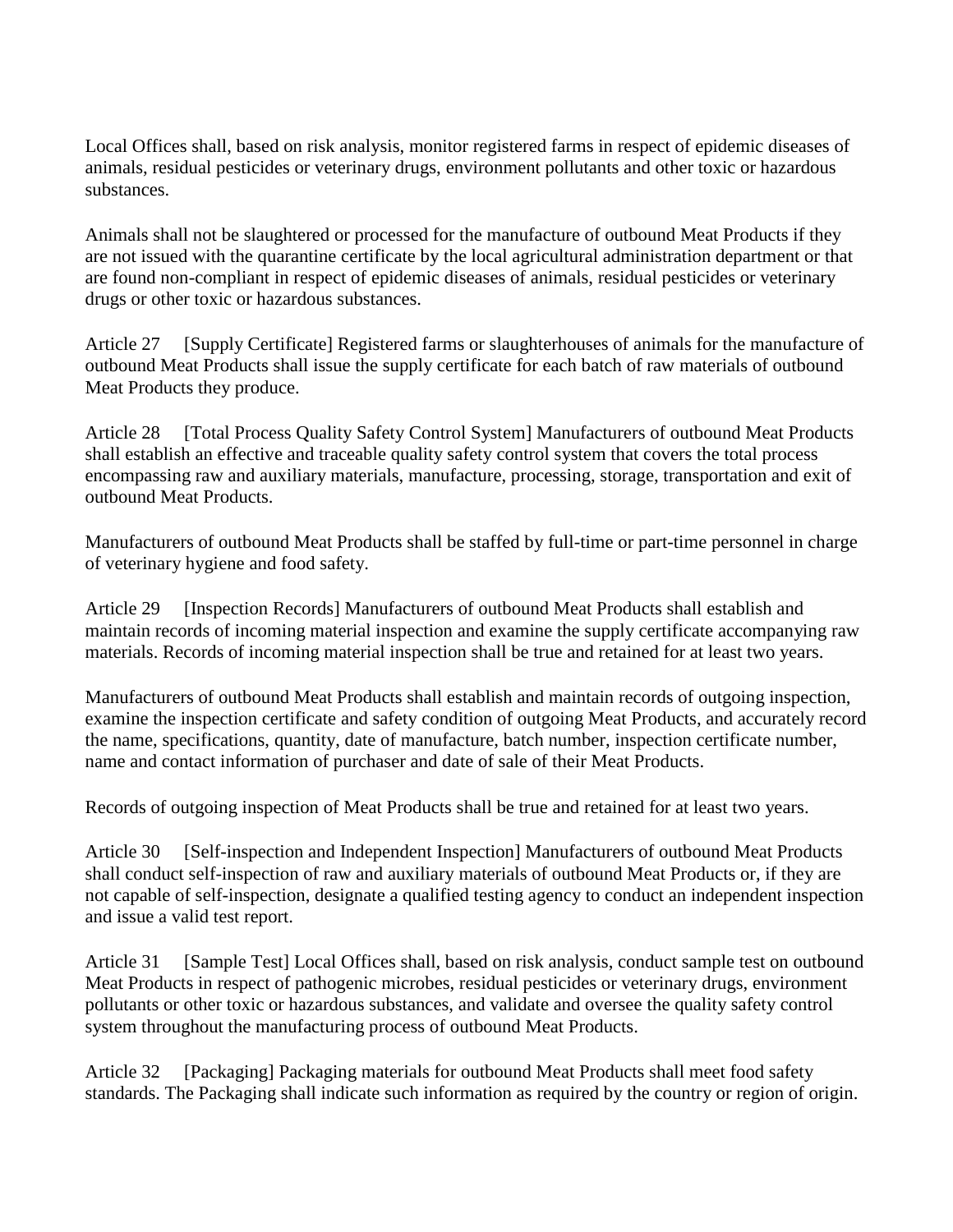Packaging for transportation shall indicate the country or region of destination.

Article 33 [Resident Supervisors] Local Offices may assign official veterinarians or inspection or quarantine officers to manufacturers of outbound Meat Products as necessary to oversee manufacturers of outbound Meat Products.

Article 34 [Request for Exit Inspection] The consigner or its agent shall, prior to shipping the outbound Meat Products, file a request for exit inspection with the Local Office where the manufacturer of outbound Meat Products is located pursuant to requirements of the General Administration.

Article 35 [Shipment] The consigner or its agent shall ensure that the transportation vehicle of outbound Meat Products has sound sealing performance and refrigeration equipment, protect carried Meat Products from contamination, ensure the required temperature during transportation, clean and disinfect the transportation vehicle as required and keep a proper record thereof.

The consigner shall ensure consistency between commodities shipped and those submitted for exit inspection and keep a proper shipping record.

Article 36 [Compliance Assessment] Local Offices shall review test reports and shipping records, among others, of outbound Meat Products submitted for exit inspection and conduct compliance assessment thereof based on day-to-day oversight, monitoring and sample test. Relevant inspection and quarantine documents shall be issued if compliance is demonstrated; the notice of non-compliance shall be issued if non-compliance is demonstrated.

Article 37 [Marks or Seals] Local Offices shall affix marks or seals to the outbound Meat Products that demonstrate compliance during inspection and quarantine and their containers and transportation vehicles in accordance with relevant provisions where necessary.

Article 38 [Transit Storage Supervision] Transit cold storage facilities for storage of outbound Meat Products shall be registered with and supervised by the Local Office.

Outbound Meat Products that arrive at the transit cold storage facility shall be declared to the Local Office. The Local Office where the transit cold storage facility is located shall supervise admission of outbound Meat Products by examining inspection and quarantine documents issued by the Local Office where the manufacturer is located.

Article 39 [Time Limit for Exit] Outbound frozen Meat Products shall exit the Territory within six months of manufacture or processing. Outbound iced fresh Meat Products shall exit the Territory within 72 hours of manufacture or processing. Where the country or region of destination has any different requirements, such requirements shall prevail.

Article 40 [Outbound Wildlife Administration] Wildlife for the manufacture of outbound Meat Products shall meet relevant legal and regulatory requirements of the country or region of origin and obtain approval from the competent authority of China.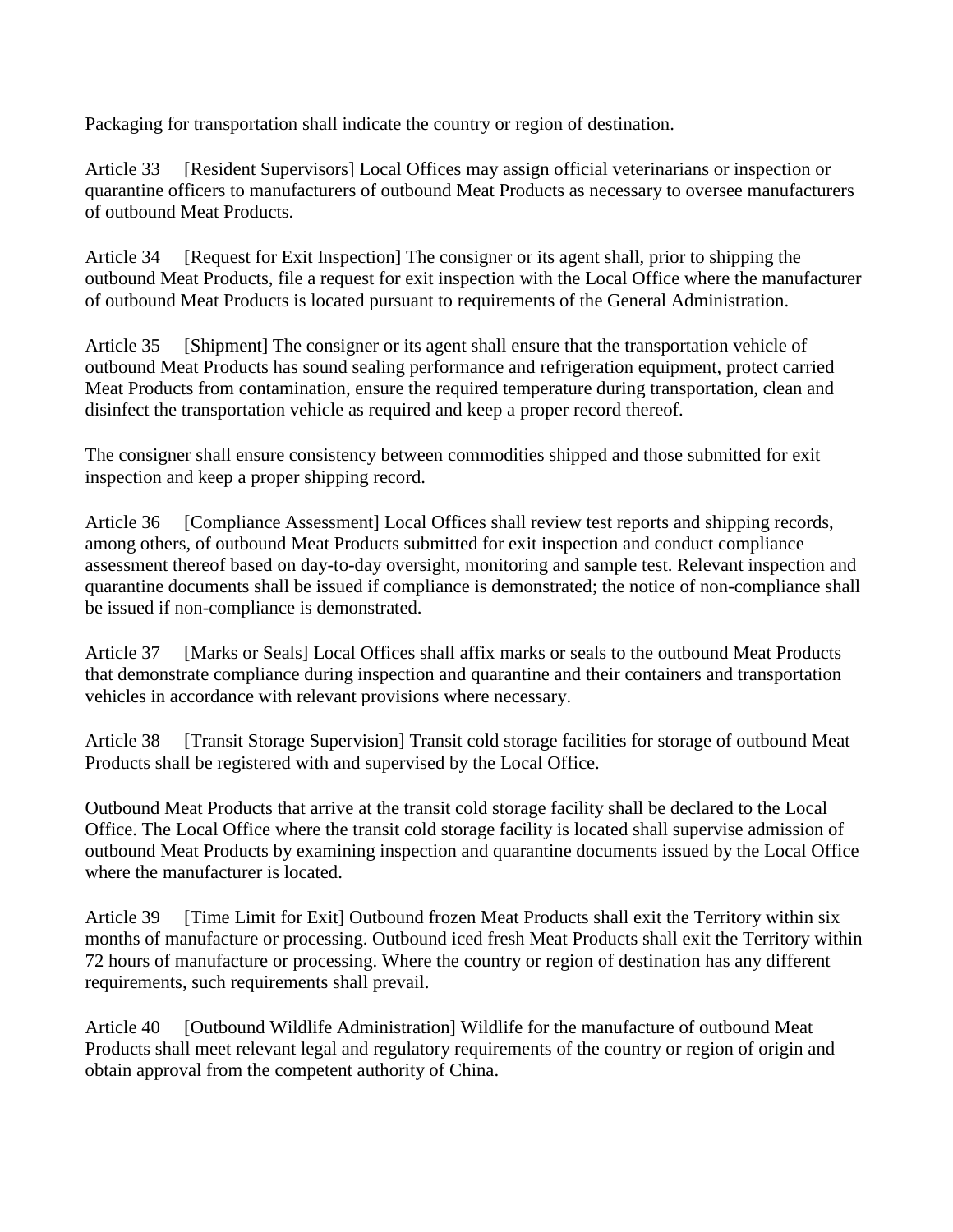# **Chapter IV: Transit Inspection and Quarantine**

 point of entry shall notify the Local Office at the point of exit, and the Local Office at the point of exit Article 41 [Transit Supervision] Meat products that transit through the Territory shall be subject to prior approval by AQSIQ and transit through the designated point and route. The carrier or supercargo shall submit shipping documents and certificates issued by the country or region of origin to the Local Office at the point of entry for review upon entry. The Local Office at the shall supervise exit of transit Meat Products.

The Local Office at the point of entry may assign official veterinarians or other inspection or quarantine officers to supervise transit to the point of exit.

Article 42 [Transportation Vehicles and Containers] Upon arrival of transit Meat Products at the point of entry, the surface of their transportation vehicles and containers shall be disinfected by the Local Office at the point of entry.

Transportation vehicles, packaging and containers of transit Meat Products shall be in good condition. Where the Local Office finds transportation vehicles, packaging or containers in such a condition that may cause leakage, the carrier or supercargo shall take sealing measures as required by the Local Office; any failure to take sealing measures shall result in prohibition of transit.

Article 43 [Transportation of Transit Meat Products] Upon arrival of transit Meat Products at the point of exit, the Local Office at the point of exit shall confirm that original containers and seals of such Meat Products remain unaltered.

Transit Meat Products shall not be unpacked or unloaded from the transportation vehicle without approval of the Local Office during transit.

Article 44 [Re-packaging] Transit Meat Products that are re-packaged within the Territory shall be subject to inspection and quarantine requirements imposed on inbound Meat Products.

# **Chapter V: Supervision and Administration**

Article 45 [Safety Monitoring Process] AQSIQ shall establish and maintain a safety monitoring process for inbound and outbound Meat Products, develop a focused monitoring plan in line with risk analysis and inspection and quarantine conditions, and identify categories and test items of inbound or outbound Meat Products from or to countries or regions subject to particular monitoring.

Local Offices shall develop and implement an action plan for risk management of inbound Meat Products under their respective purview in accordance with the annual plan for safety risk monitoring of imported and exported foods issued by the General Administration.

Article 46 [Risk Management and Quick Response Measures] AQSIQ and Local Offices shall impose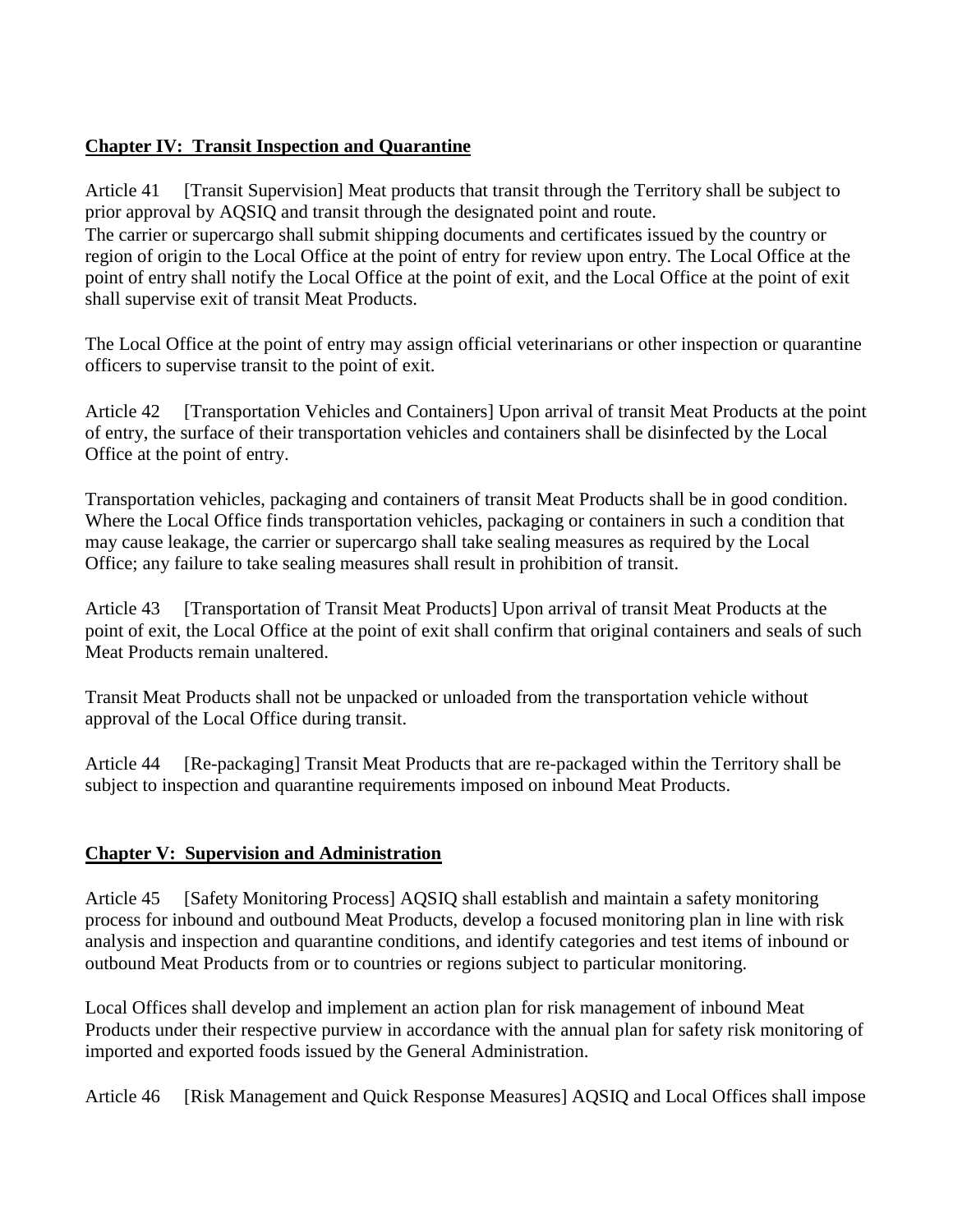risk management to inbound and outbound Meat Products. Specific measures shall be subject to relevant provisions.

Article 47 [Communication] AQSIQ and Local Offices shall communicate information on safety risk of inbound and outbound Meat Products to relevant authorities, institutions and enterprises on a timely basis. Any detected or reported safety incident of inbound and outbound Meat Products shall be immediately communicated to the health and agricultural administration departments and reported to the competent authority in accordance with relevant provisions.

Article 48 [Integrity Management] Manufacturers, consignees and consigners of inbound and outbound Meat Products shall engage in manufacture and operation in accordance with laws.

 punishment can be listed and public in illicit company list. Local Offices shall create records of violations committed by consignees and consigners of inbound Meat Products and manufacturers of outbound Meat Products. Violations receiving administrative

Article 49 [Recall] Where inbound Meat Products have any safety problem or may cause or has caused any damage to human health or life, the consignee shall recall such products and immediately report to the Local Office. The Local Office shall issue an order of recall if the consignee fails to recall such products.

Where outbound Meat Products have any safety problem or may cause or has caused any damage to human health or life, the manufacturer of outbound Meat Products shall recall such products and immediately report to the Local Office.

The Local Office shall report any recall of inbound or outbound Meat Products to the Generation Administration.

Article 50 outbound Meat Products shall be deregistered in any of the following circumstances: [Farm Deregistration] Any registered farm that produces animals for the manufacture of

(1) Any drug or any other toxic or hazardous substance prohibited by China or the country or region of origin is stored or used; any drug used does not indicate active ingredients or any prohibited drug or drug additive is used, or the use of drug is not suspended as required during the withdrawal period;

(2) Any false supply certificate is provided, or the registration number is transferred either directly or in a disguised manner;

(3) Any major epidemic disease of animal is held back or not promptly reported to the Local Office;

(4) Refusing to accept supervision by the Local Office;

 (5) A request for change is not filed within thirty days upon alteration of the name or legal representative of the registered farm;

(6) Expansion of the farm, use of any new drug or feed or any major change in the quality safety system is not reported to the Local Office within thirty days thereafter; or

(7) No supply is made to any exporter for one year.

Article 51 [Legal Liability] Any other violation of law by manufactures of inbound or outbound Meat Products shall be subject to punishment in accordance with relevant laws and regulations.